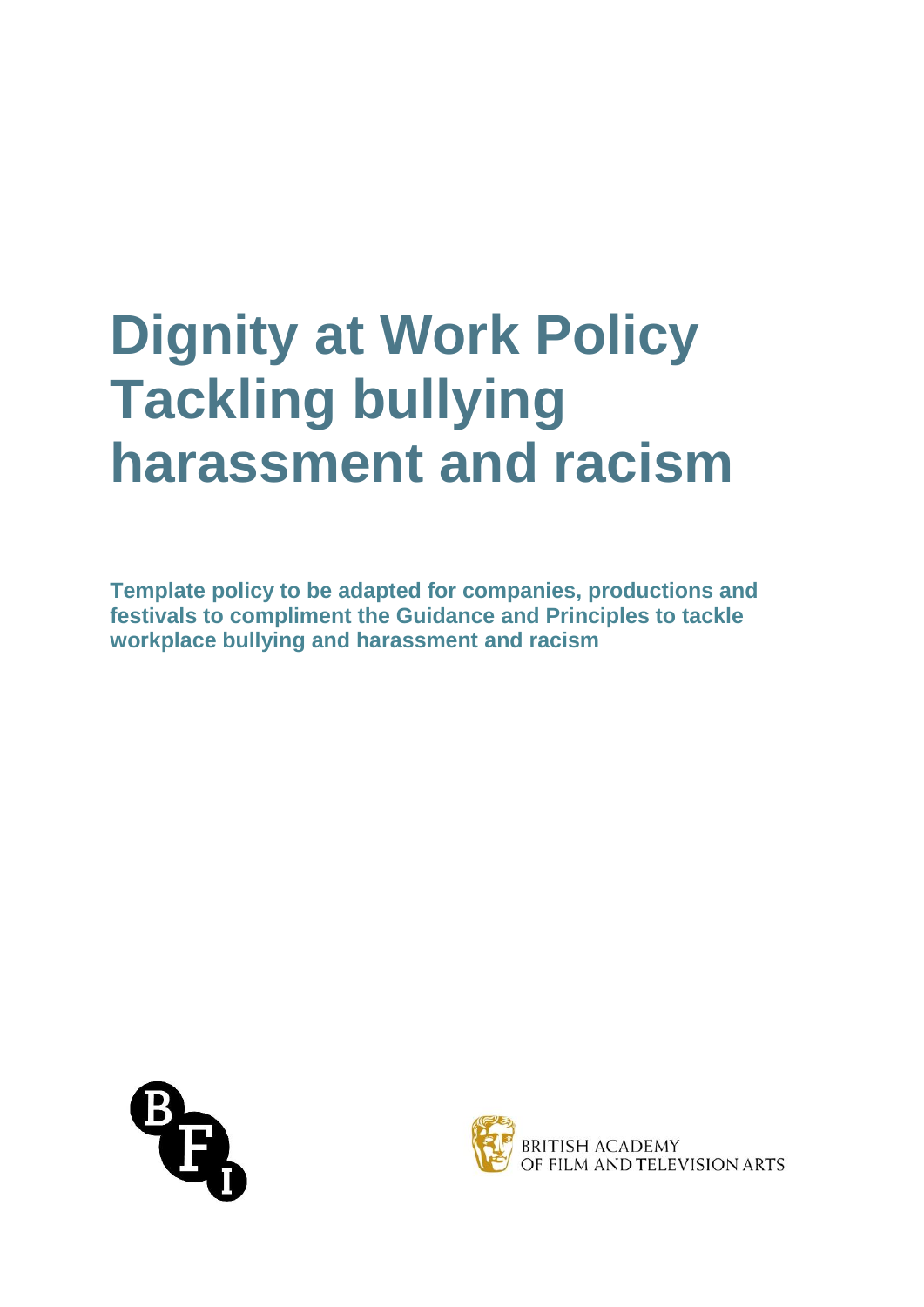# **Template – Dignity at Work Policy**

# **What is the purpose of the policy?**

**[INSERT THE COMPANY NAME]** strives to offer an environment where everyone is treated with dignity and respect. We do not tolerate bullying and or harassment, racism or any other forms of discrimination, such as towards the D/deaf and disabled community.

We have a duty of care to protect you, we will make it our priority to support you if you experience problems with bullying or harassment or racism and this policy is designed to help us do that. If you have a problem with bullying or harassment or racism we encourage you to use the support available to try to resolve it as early as possible. We will investigate any complaint that you bring to our attention in a fair, independent and confidential way and, after considering all the facts, we will take prompt and appropriate action. Informal resolution is also a route available to you to deal with bullying or harassment or racism.

This policy is accompanied by a Set of Principles and Guidance

[https://www.bfi.org.uk/about-bfi/policy-strategy/bullying-harassment-prevention] to tackle bullying and harassment in the screen industries developed by the BFI and BAFTA in partnership with the UK industry. This offers a broader guide on how to prevent and address bullying and harassment for everyone working in the screen sectors. It sets out examples of bullying and harassment as well as how workers including employers and freelancers can best respond. It also provides links to further resources available to anyone in the screen sectors on the issue of bullying and harassment.

# **Who does the policy apply to?**

This policy applies to everybody working for [INSERT THE COMPANY NAME]. This includes full-time and part-time staff, freelancers, sub-contractors and agency workers. It can be used by anyone experiencing bullying or harassment at work, work-related events such as social functions or business trips, as well as via telephone, email, text messages and online.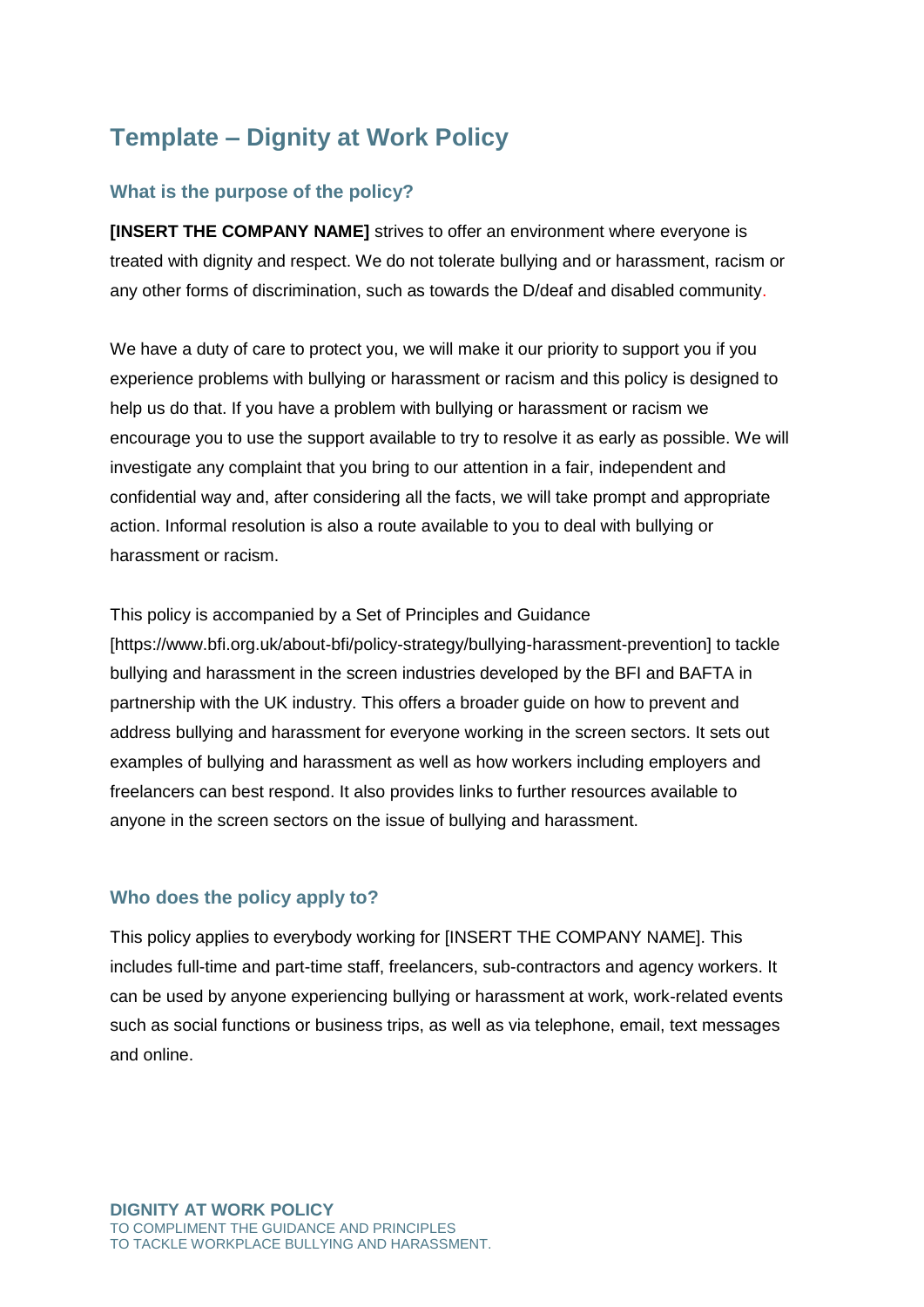All those working with [INSERT THE COMPANY NAME] are expected to comply fully with the terms of this bullying and harassment policy. They are also expected to familiarise themselves with the bullying and harassment Set of Principles [https://www.bfi.org.uk/about-bfi/policy-strategy/set-principles-screen-industry] and to uphold these values at all times.

[INSERT THE COMPANY NAME] regards acts of bullying and harassment and racism as a serious disciplinary matter. Those found to be acting in an unacceptable manner towards others may find their continued employment or engagement at risk.

Freelancers (PAYE or gross paid) who wish to make a complaint should contact their manager, the 'designated person' if the production has one, or the free-to-call Film and TV Support Line [https://filmtvcharity.org.uk/your-situation/cant-pay-rent/] on 0800 054 00 00. The same principles of fairness and objectivity will be applied. We will mirror the formal process set out in this Policy with flexibility, and in exceptional circumstance, take into account the short term nature of some freelance engagements.

# **What is bullying and harassment?**

Bullying or harassment can take place face-to-face, behind your back, by telephone, email, text, social media or any other form of communication.

The Guidance [https://www.bfi.org.uk/about-bfi/policy-strategy/guidance] that supplements this Policy is designed to help you better understand bullying and harassment by providing examples and case studies of what is acceptable and unacceptable behaviour.

The Advisory, Conciliation, and Arbitration Service (Acas), a UK organisation providing free and impartial information on all aspects of workplace relations and employment law, provides definitions for bullying and harassment.

Bullying is defined as offensive, intimidating, malicious or insulting behaviour, an abuse or misuse of power through means that undermine, humiliate, denigrate or injure the recipient.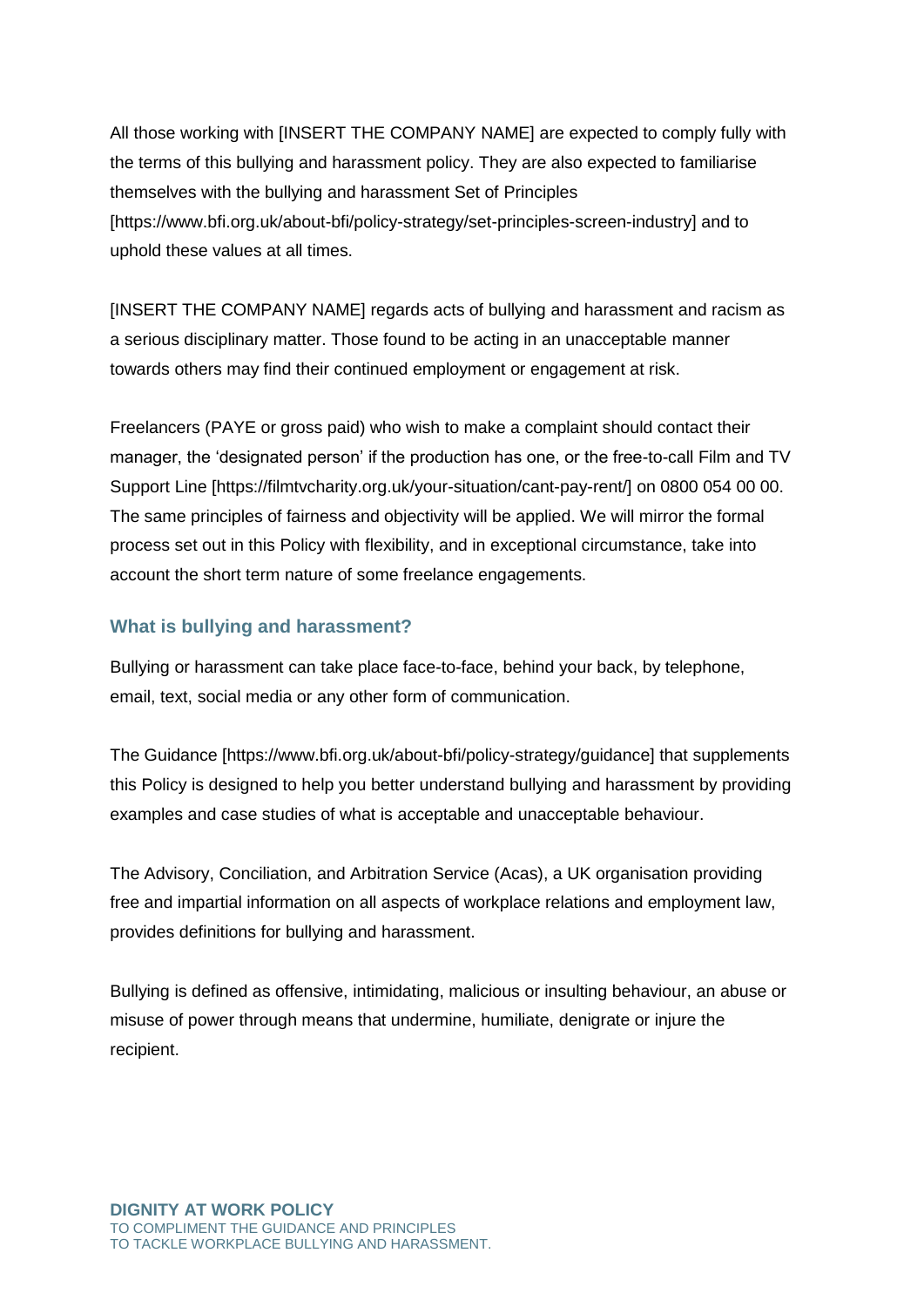Harassment is defined as unwanted conduct which is related to a protected characteristic of the Equality Act 2010 (age, sex, disability, gender reassignment, marriage and civil partnership, pregnancy and maternity, race, religion or belief, and sexual orientation), which has the purpose or effect of violating a person's dignity, or creating for that person an intimidating, hostile, degrading, humiliating or offensive environment.

Bullying and harassment can be:

- Intentional or unintentional, targeted at an individual or a group
- Not specifically targeted but have an overall impact that creates a negative work environment
- Repeated behaviour over a period of time, or one isolated incident
- Between workers and/or managers at the same or different levels in the organisation
- In the same or different departments or areas of work within or outside of the organisation
- Between employees, workers and external contractors and/or clients within or outside of the organisation
- Mobbing when more than one person is involved
- Neglect or marginalisation
- During daily work activities, at work-organised events held on-site or off-site, inside and outside of working hours
- Face-to-face, over the telephone, by email, text messages and online, e.g. social media platforms.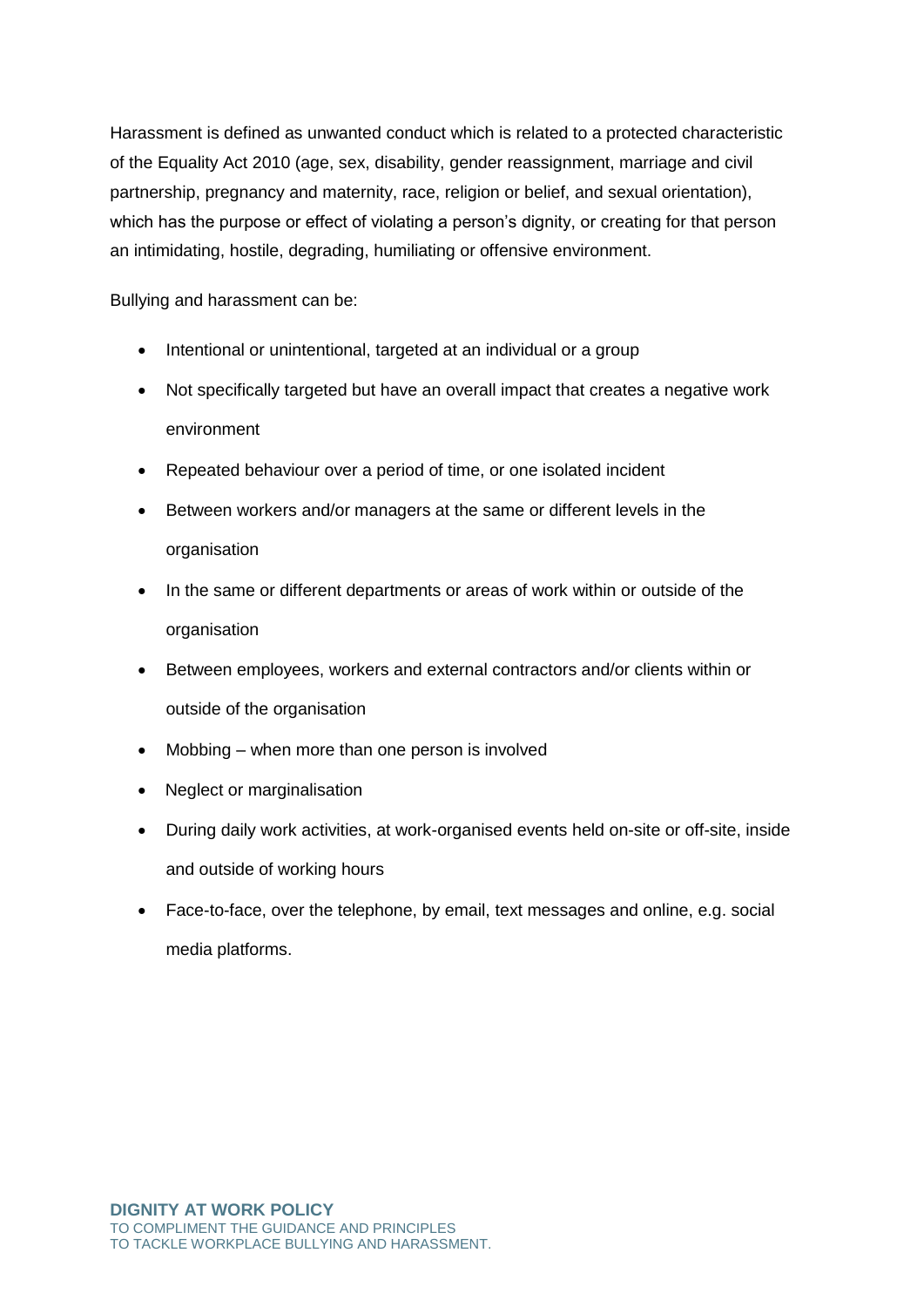#### **What the Equality Act says about race discrimination**

The Equality Act 2010 says you must not be discriminated against because of your race.

In the Equality Act, race can mean your colour, or your nationality (including your citizenship). It can also mean your ethnic or national origins, which may not be the same as your current nationality. For example, you may have Chinese national origins and be living in Britain with a British passport.

Race also covers ethnic and racial groups. This means a group of people who all share the same protected characteristic of ethnicity or race.

A racial group can be made up of two or more distinct racial groups, for example black Britons, British Asians, British Sikhs, British Jews, Romany Gypsies and Irish Travellers.

You may be discriminated against because of one or more aspects of your race, for example people born in Britain to Jamaican parents could be discriminated against because they are British citizens, or because of their Jamaican national origins.

There are four main types of race discrimination.

#### **DIRECT DISCRIMINATION**

This happens when someone treats you worse than another person in a similar situation because of your race.

#### **INDIRECT DISCRIMINATION**

This happens when an organisation has a particular policy or way of working that puts people of your racial group at a disadvantage.

#### **HARASSMENT ON THE GROUNDS OF RACE**

Harassment occurs when someone makes you feel humiliated, offended or degraded. For example, a young British Asian man at work keeps being called a racist name by colleagues. His colleagues say it is just banter, but the employee is insulted and offended by it.

#### **VICTIMISATION**

This is when you are treated badly because you have made a complaint of race related discrimination under the Equality Act. It can also occur if you are supporting someone who has made a complaint of race related discrimination. For example:

 the young man in the example above wants to make a formal complaint about his treatment. His manager threatens to sack him unless he drops the complaint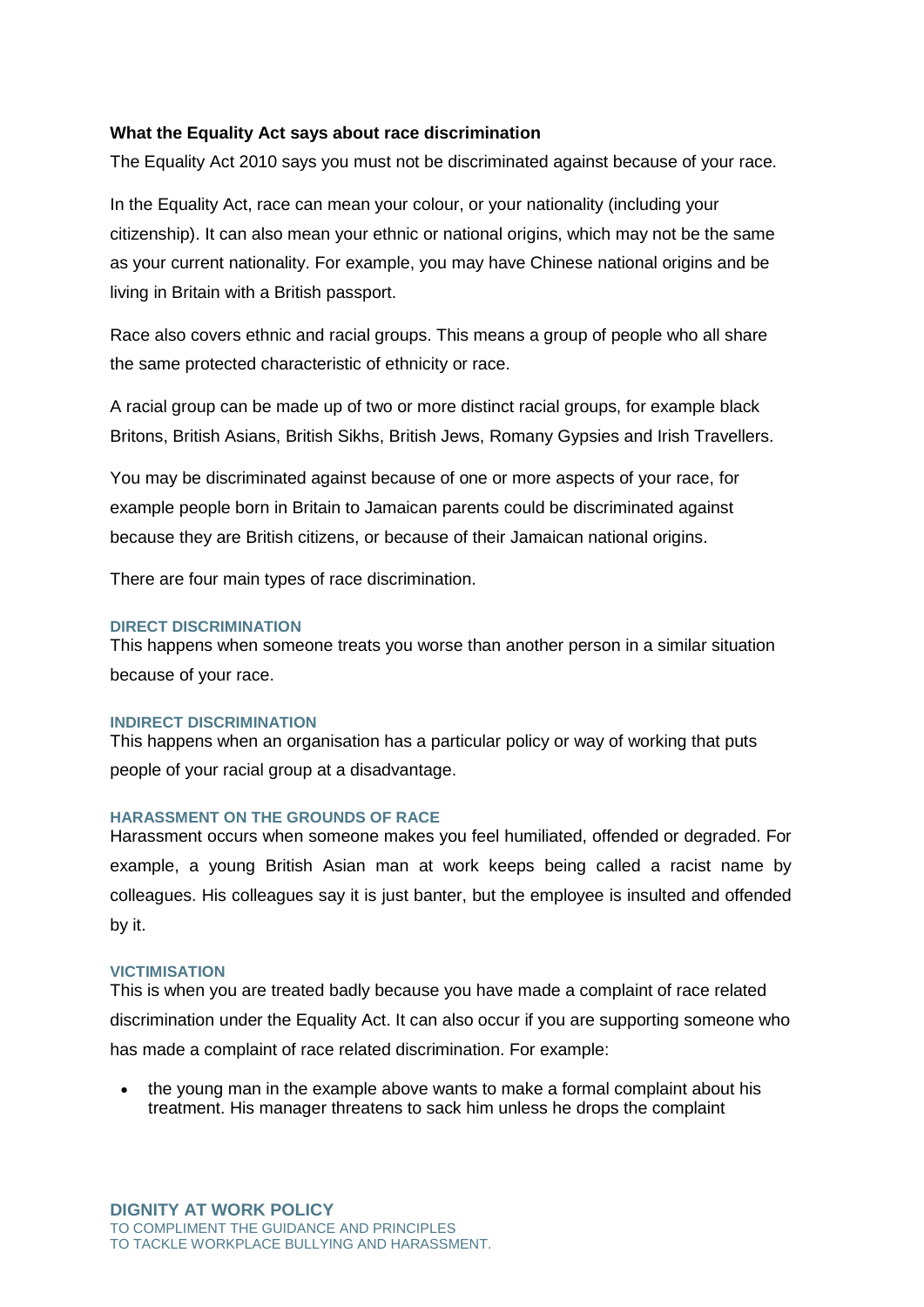There are some circumstances when being treated differently due to race is lawful A difference in treatment may be lawful in employment situations if:

- belonging to a particular race is essential for the job. This is called an [occupational](https://www.equalityhumanrights.com/en/advice-and-guidance/commonly-used-terms-equal-rights#occupational)  [requirement.](https://www.equalityhumanrights.com/en/advice-and-guidance/commonly-used-terms-equal-rights#occupational) For example, an organisation wants to recruit a support worker for a domestic violence advice service for South Asian women. The organisation can say that it only wants to employ someone with South Asian origins
- an organisation is taking [positive action](https://www.equalityhumanrights.com/en/advice-and-guidance/commonly-used-terms-equal-rights#positive) to encourage or develop people in a racial group that is under-represented or disadvantaged in a role or activity. For example, a broadcaster gets hardly any applicants for its graduate recruitment programme from Black Caribbean candidates. It sets up a work experience and mentoring programme for Black Caribbean students to encourage them into the industry

It is important to note that not all harassment is sexual but keep in mind that, with sexual harassment:

- A hug, kiss on the cheek, or casual touch is not necessarily sexual harassment. The key is whether the behaviour was unwanted or offensive
- It does not matter if a person has sexual feelings towards the recipient, only that the behaviour is of a sexual nature and that it was unwanted and/or offensive
- Sexual harassment is gender neutral and orientation neutral. It can be perpetrated by any gender against any gender.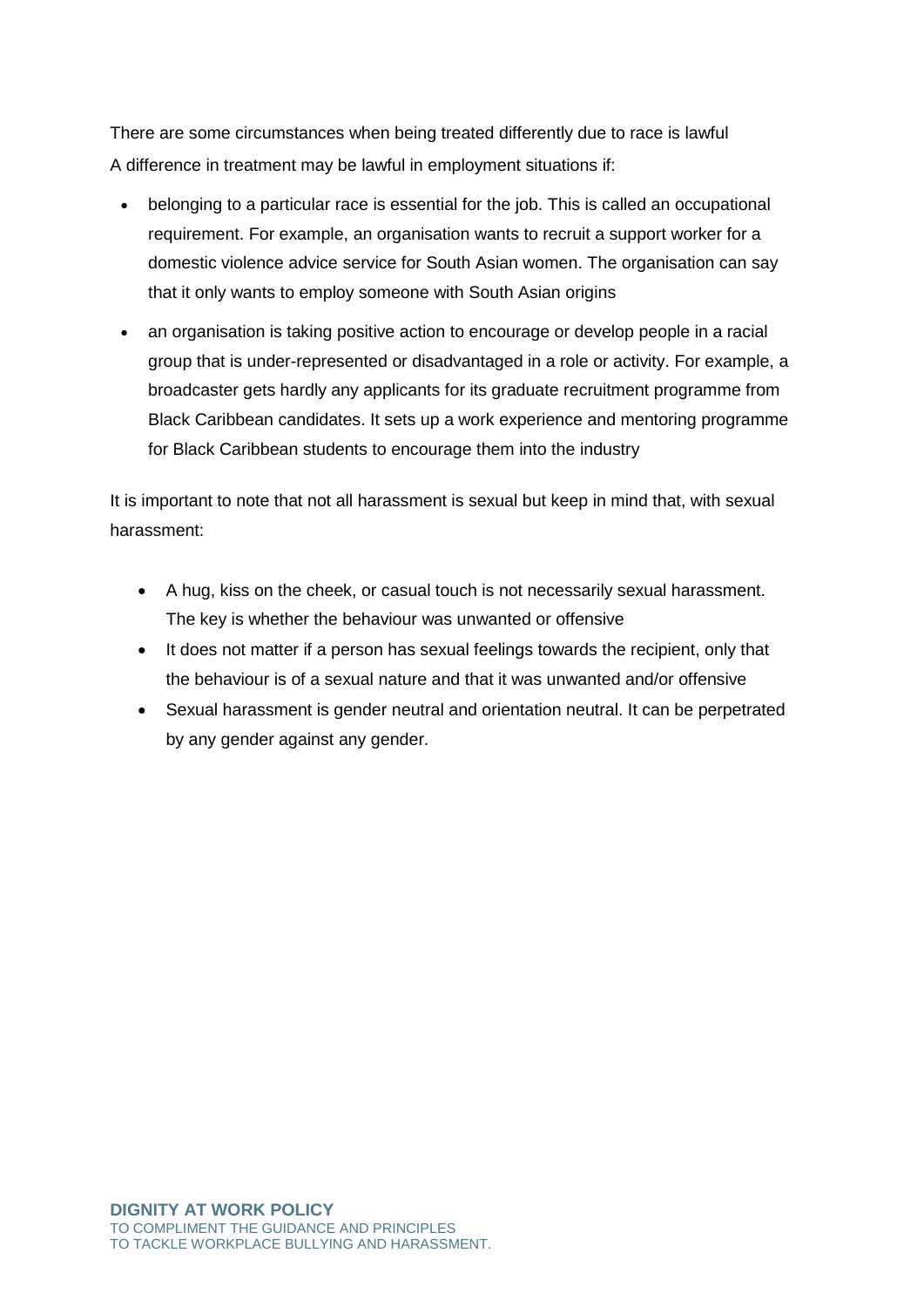#### [INSERT THE COMPANY NAME]'s approach

[INSERT THE COMPANY NAME] believes everybody deserves to be treated with respect. We value inclusivity, appreciate difference, welcome learning from others, and consider people equal without prejudice or favour. We will not tolerate any behaviour that does not answer to these values, including bullying or harassment in any form. We will work to the best of our ability to ensure everybody who works with or for us is treated according to these beliefs.

We will never victimise, unfairly treat or discipline anybody who makes a genuine formal or informal complaint about bullying and harassment. We will respect and maintain your confidentiality and will speak to anybody involved about their responsibility to maintain confidentiality on the issue. As we have a duty to protect you and your colleagues, there may be times we decide to act on your complaint independently. In these situations, we will encourage you to use our support services and will inform you of the outcome of our investigations if you wish to know.

[INSERT THE COMPANY NAME] aims to offer the best possible support to those working with or for us that experience bullying and harassment. You can use our informal or formal processes to resolve your complaint although where possible, we encourage you to try to resolve any problems informally in the first instance. As well as the Film and TV Support Line, 0800 054 00 00 there are a number of internal and external support services (found in the Guidance [https://www.bfi.org.uk/about-bfi/policy-strategy/guidance]) available to help you get the advice you need.

#### **How do I make a complaint about bullying and harassment or racism?**

Anyone with a complaint regarding bullying and harassment can choose to pursue it via either a formal or informal process.

- a. The informal process
- b. The formal process

#### **a. Using informal processes**

If you have a complaint about bullying and harassment or racism, you may want to resolve problems informally where appropriate, before using the formal process. It is important to remember that the other person may be unaware of their behaviour and the impact it has on you, and your informal feedback may give the person a better understanding and opportunity to change or stop their behaviour.

We advise you to try to resolve your complaint as early as possible, if you feel able, to reduce stress and worry for you and possibly the other person involved.

To address a complaint informally, you should speak to anyone involved in the situation about how their behaviour is affecting you. It can be helpful to describe particular instances of this behaviour, including times, places, events or conversations in order to clearly illustrate your point. You should use the opportunity to ask the person to change or stop their behaviour.

If you feel unable to speak to the person yourself, you can approach an identified 'designated person' if the production or organisation has appointed one, your manager, or if the complaint is about your manager, the next level of management.